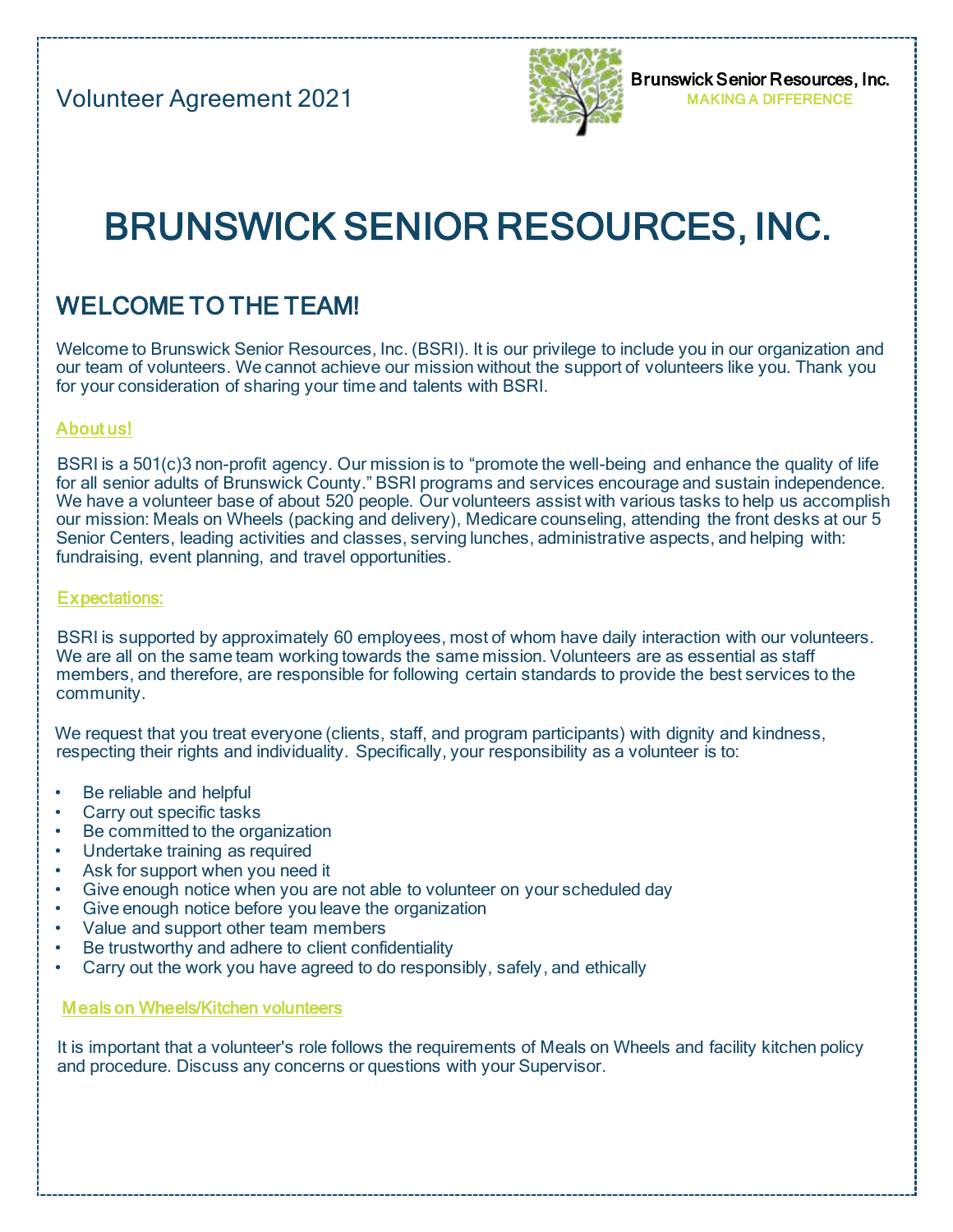### Volunteer Agreement 2021



- − The facility's Nutrition Site Coordinator directly supervises the Meals on Wheels volunteers. This should be the first person you contact.
- − When you begin volunteering, please make sure you save the Nutrition Site Coordinator's direct phone number in your phone.
- − If there are concerns with a client, conditions of a home, attendance issues, time off notices, conflicts with another volunteer, or questions about organizational procedures, immediately bring them to the attention of the Nutrition Site Coordinator. If the situation is not an emergency, you may leave a message and anticipate a return call as soon as possible.
- If you feel you cannot get resolution with your direct supervisor, the next person to contact would be the facility's Center Director. For additional support, you may contact the Director of Volunteer **Services**

#### Volunteer Requirements:

- Complete a Criminal Background Screening conducted prior to volunteering. This is handled administratively on your behalf when you turn in your volunteer application.
- Wear a volunteer badge when on duty. Upon entering the building, the badge should be visible until your volunteer shift ends.
- Our volunteer management software, Better Impact, is used to log volunteer hours. A volunteer logs onto their "My Impact page" with a username and password they create when they fill out an online volunteer application. The software is accessed through a simple internet browser or an app can be installed on the phone of the volunteer.
- Volunteers are encouraged to wear a BSRI Volunteer T-shirt during their shift. New volunteers will receive one free shirt at the time of onboarding. Any additional shirts may be ordered.
- Volunteers will be expected to volunteer at least once a week for no less than 2 hours.
	- $\circ$  If you are on a committee, special event planning group, or a substitute volunteer hours and commitment requirements will vary.
- Keep organizational change or decisions confidential and not discuss BSRI related business negatively. Any concerns about organizational decisions or change may be brought to the attention of your Supervisor.
- Attend all required meetings and training.
- Give at least one week's notice of planned absence.

#### Volunteer Dismissal Procedure:

BSRI hopes to never dismiss a volunteer. However, if a dismissal becomes necessary, an official procedure will be followed. The Volunteer Dismissal procedure is available for volunteers to review in the Volunteer Handbook located on your My Impact volunteer dashboard.

BSRI operates with scheduled volunteers. Continued absences could result in reassignment to a different role or dismissal. If a volunteer misses 3 or more days without prior notice, a meeting will be scheduled with the volunteer's supervisor to discuss absences.

Thank you so much for all you do as a volunteer! We value you and what you do for this organization.

Sarah Powell, BSRI Director of Volunteer Services Email: spowell@bsrinc.org Work Cell: (910) 880-2777